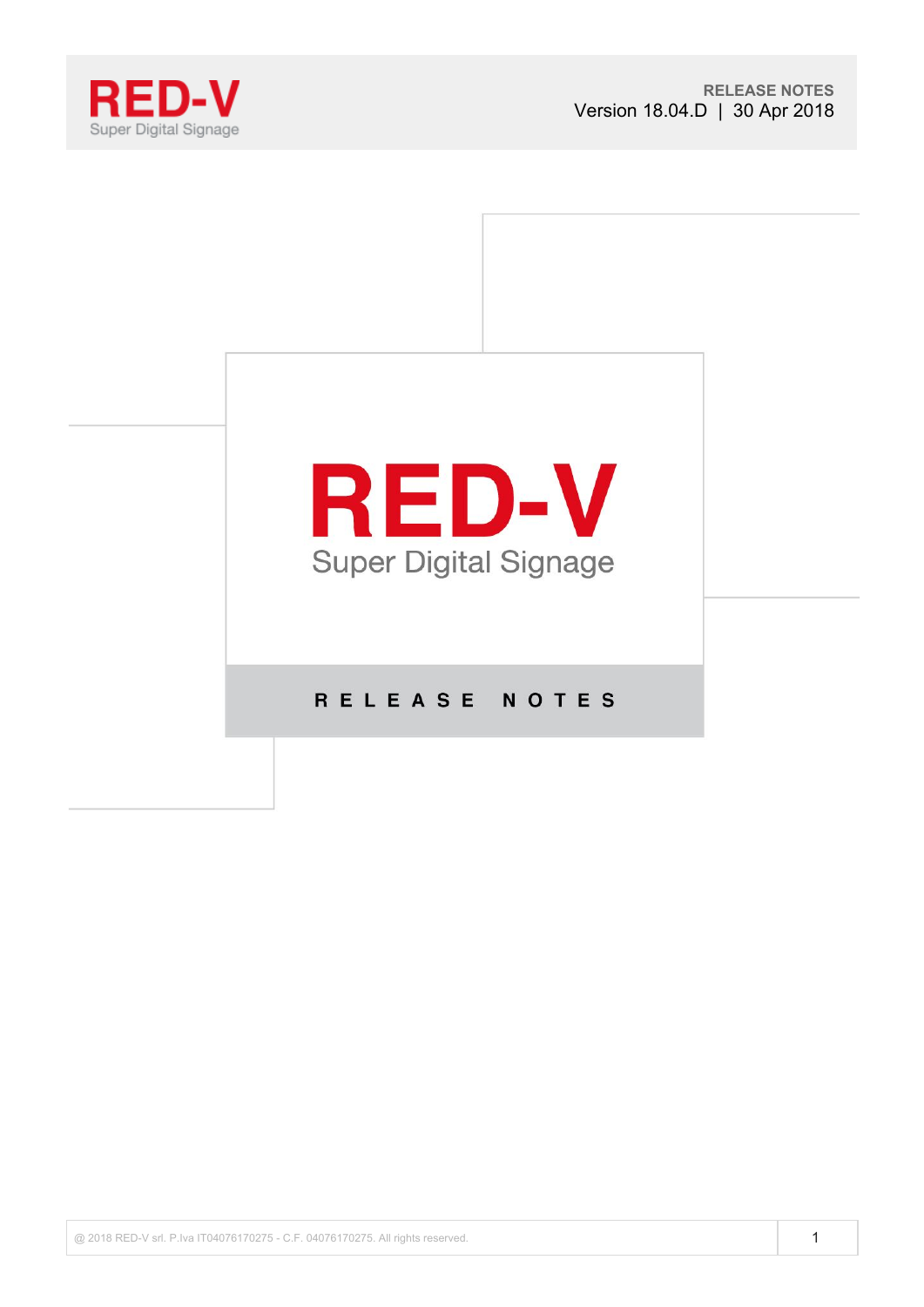

# Release notes

This document contains the release notes for RED-V Server ver. 18.04.A.010.

# **Android-based Media Players**

The current versions for the Android media player apps are:

- Starter: 1.17.0
- Player: 6.7.13
- Launcher: 6.0.0
- Downloader: 6.6.12
- WebPlayer: 5.2.0

# **NEW FEATURES AND FUNCTIONALITIES**

#### **GPS Aware Programs**

This is a feature that is normally hidden because it's intended for moving media players (for example installed on buses) and it also requires the media players to know their own GPS position.

This new feature allows users to set a location and range in meters for a program. If this program is then added to the GPS program list of a channel, then that program will be displayed when the media player is inside the circle centered in the provided location and with the provided radius.

# **Programs Validity Period**

Programs added to a channel with sequence scheduling, may now have a limited validity period. Programs with a validity period will be displayed by the media players connected to that channel only during the specified period.

Period example: from 1 May 2018 12:00 to 15 May 2018 18:00.

# **"Save As..." for Text Resources**

Added "Save As..." button for Text Resources, to easily duplicate a previously added text resource which can be modified without changing the original one. The original resource can thus be used as a template to create other similar texts with some minor change.

# **Center Crop for Images**

Added Center crop image adaptation to playlist for images.